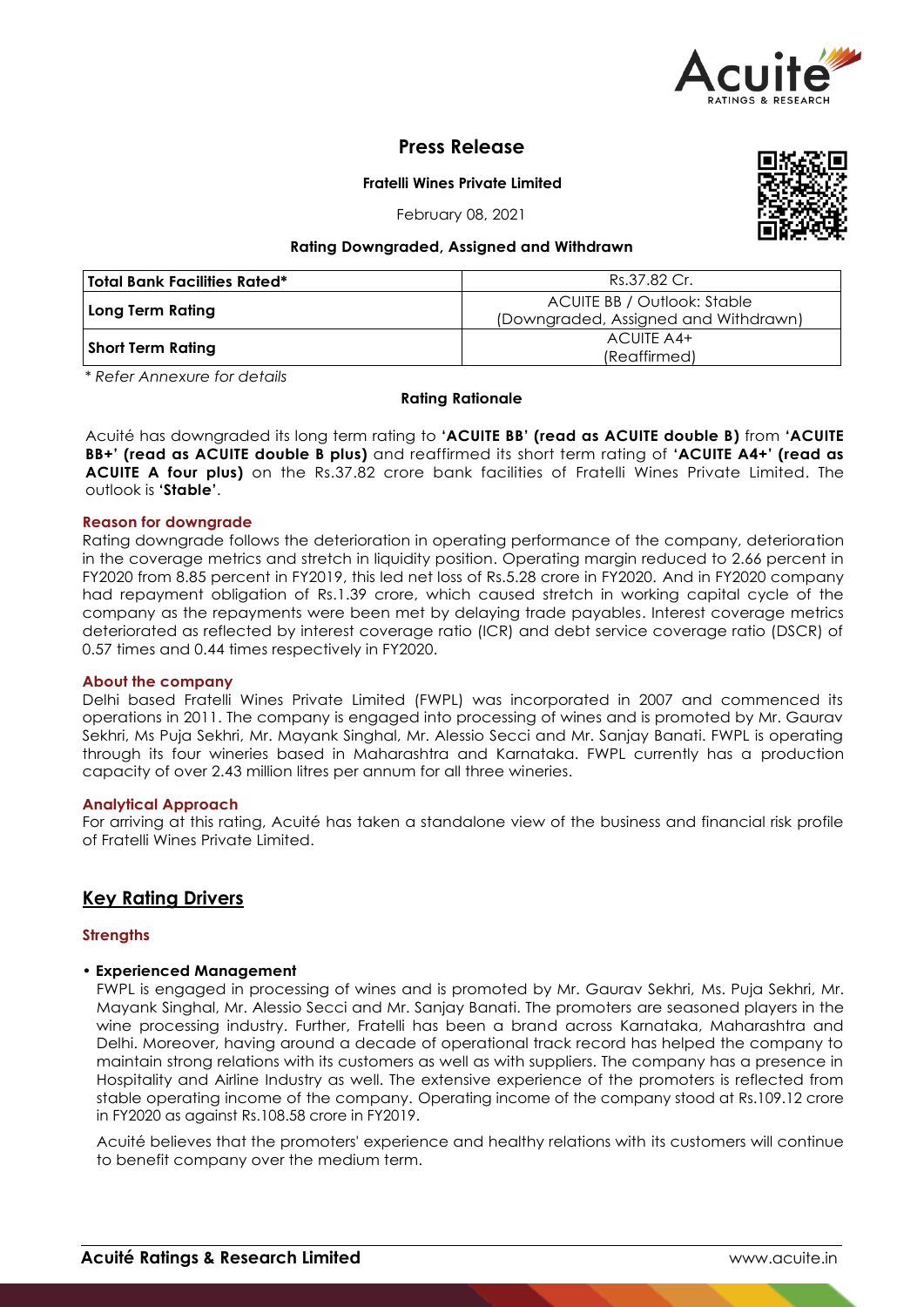

## • **Healthy capital structure**

The capital structure of the company remains healthy marked by gearing (debt-equity) level of 0.57 times as on 31 march 2020 as against 0.57 times as on 31 March 2019. However owing to net losses in FY2020, net worth of the company reduced to Rs.66.59 crore as on 31 March 2020 from Rs.70.36 crore as on 31 March 2019. Total debt of Rs.37.94 crore outstanding as on 31 March, 2020 comprises Rs.3.64 crore as a term loan, Rs.1.40 crore as unsecured loans, and Rs.32.90 crore as a working capital limit from the bank. Reduction in profitability led to significant increase in Debt-EBITDA to 12.50 times in FY2020 as against 4.10 times in FY2019.

Acuité believes that the capital structure of the company will continue to remain comfortable however, the ability of FWPL to improve its profitability will be very critical to reduce its financial leverage (Debt-EBITDA).

#### **Weaknesses**

#### **Working Capital intensive nature of Operations**

The company is engaged in processing of wine. Since the processing and storage of wine takes a long gestation period, the company will have to maintain high inventory levels. Inventory holding period stood at 166 days in FY2020 as against 142 days in FY2019. Debtors' collection improved but continue to remain high at 139 days in FY2020 as against 164 days in FY2019. However, current ratio of the company stood moderate at 1.73 times as on 31 March, 2019.

Acuité believes that the working capital operations of the company will continue to remain intensive on account of high level of inventory which is to be maintained by the company. However, company's ability to further decrease its debtor days will remain a key rating sensitivity factor.

#### **Exposure to regulatory risk**

The Indian alcohol industry is highly regulated at almost every stage in the value chain. Moreover, every state has its set of regulations with respect to distribution and retail channels, registration, taxation, and pricing of alcohol. The industry is expected to remain highly regulated by the government going forward exposing the business risk profile to adverse regulatory changes. Furthermore, players within the industry are susceptible to high excise duties; any adverse change in excise duties can weaken profitability, and consequently, affect its credit risk profile.

#### **Liquidity Profile: Stretched**

The liquidity position of the company is stretched marked by inadequate net cash accruals to its maturing debt obligations. FWPL generated cash accruals of Rs. (2.39) crore in FY2020 against debt obligation of Rs.1.39 crore for the same period. Cash accruals are expected to remain in the range of Rs. (0.50) crore to Rs.4 .00 crore for the period FY2021-23. Company's working operations are intensive marked by gross current assets of 357 days in FY2020. Average fund-based working capital utilization stood high at ~95 percent for the last 6 months ended December, 2020.

Going forward, Acuite believes that the ability of the company to efficiently manage its liquidity position over the medium term will be very critical.

#### **Rating Sensitivities**

- Lower than expected operating performance
- Significant improvement in profitability margins
- Any further deterioration in working capital cycle and liquidity of the company

#### **Outlook: Stable**

Acuité believes that FWPL will maintain a 'Stable' outlook over the medium term on account of the management's experience and established brand. The outlook may be revised to 'Positive' in case of substantial and sustained increase in revenues and profitability, while maintaining its efficient working capital cycle. Conversely, the outlook may be revised to 'Negative' in case of any significant decline in profitability or stretch in its working capital operations impacting the liquidity.

| <b>About the Rated Entity - Key Financials</b> |       |                       |               |
|------------------------------------------------|-------|-----------------------|---------------|
|                                                | Jnitl | <b>IFY20 (Actual)</b> | FY19 (Actual) |
|                                                |       |                       |               |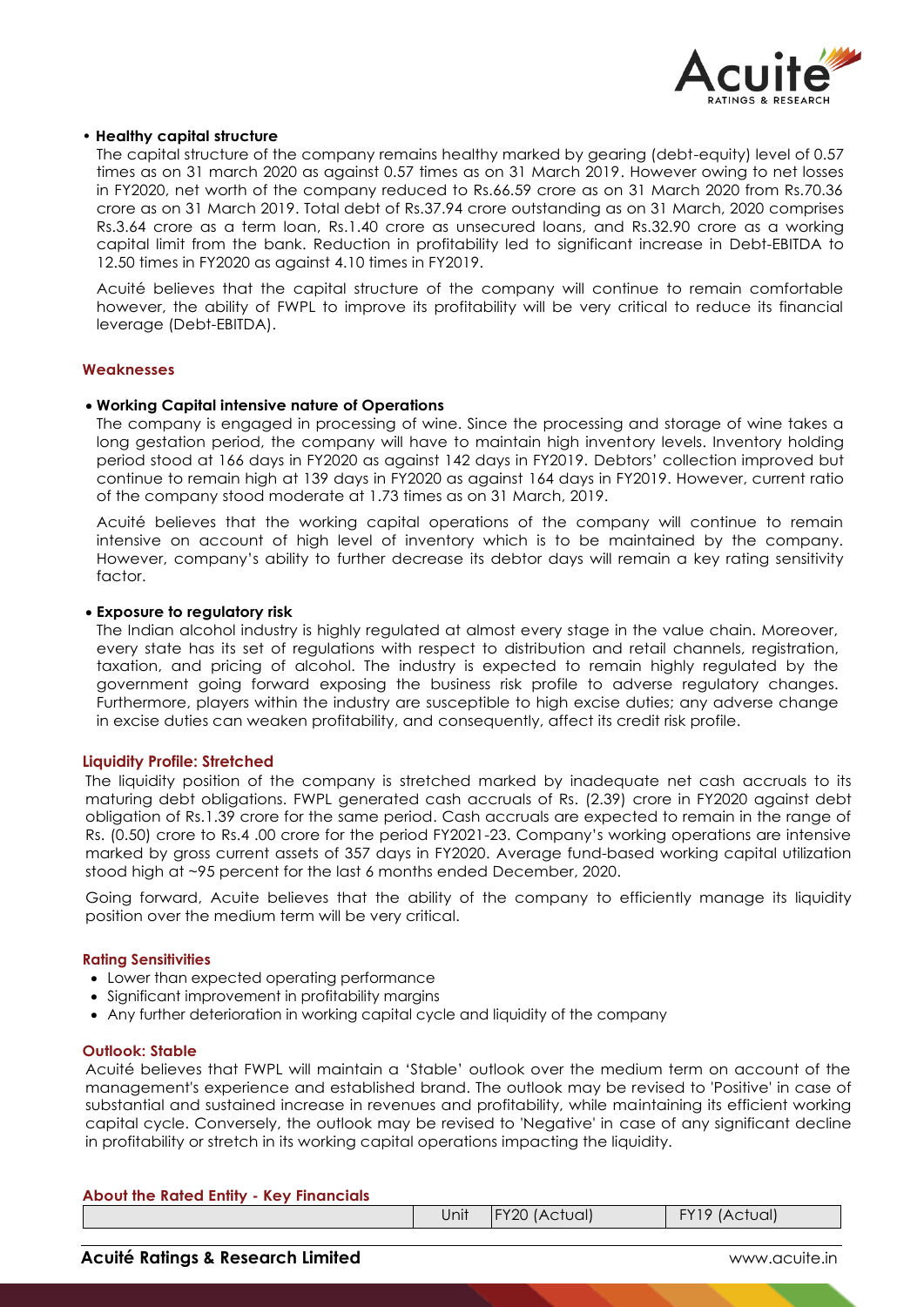

| <b>Operating Income</b>       | Rs. Cr. | 109.12 | 108.58 |
|-------------------------------|---------|--------|--------|
| <b>PAT</b>                    | Rs. Cr. | (5.28) | 0.30   |
| <b>PAT Margin</b>             | (%)     | (4.84) | 0.28   |
| Total Debt/Tangible Net Worth | Times   | 0.57   | 0.57   |
| <b>PBDIT/Interest</b>         | Times   | 0.57   | .66    |

## **Status of non-cooperation with previous CRA:**

Not Applicable

## **Any other information**

Not Applicable

## **Any Material Covenants**

Not Applicable

## **Applicable Criteria**

- Manufacturing Entities https://www.acuite.in/view-rating-criteria-59.htm
- Default Recognition https://www.acuite.in/view-rating-criteria-52.htm
- Application of Financial Ratios And Adjustments -https://www.acuite.in/view-rating-criteria-53.htm

## **Note on complexity levels of the rated instrument**

https://www.acuite.in/view-rating-criteria-55.htm

## **Rating History (Up to last three years)**

| Date        | Name of Instrument/<br><b>Facilities</b>     | Term       | Amount<br>(Rs. Crore) | <b>Ratings/Outlook</b>                  |
|-------------|----------------------------------------------|------------|-----------------------|-----------------------------------------|
|             | Cash Credit                                  | Long Term  | 13.80                 | <b>ACUITE BB+ /Stable</b><br>(Assigned) |
| Cash Credit |                                              | Long Term  | 13.12                 | <b>ACUITE BB+/Stable</b><br>(Assigned)  |
|             | Term Loans                                   | Long Term  | 2.58                  | <b>ACUITE BB+ /Stable</b><br>(Assigned) |
| 08-Jan-2019 | Term Loans                                   | Long Term  | 1.20                  | <b>ACUITE BB+/Stable</b><br>(Assigned)  |
|             | <b>Bank Guarantee/Letter</b><br>of Guarantee | Short Term | 4.90                  | <b>ACUITE A4+</b><br>(Assigned)         |
|             | <b>Proposed Bank Facility</b>                | Long Term  | 2.22                  | <b>ACUITE BB+ /Stable</b><br>(Assigned) |

## **\*Annexure – Details of instruments rated**

| Name of the<br><b>Facilities</b> | Date of<br><i><u><b>Issuance</b></u></i> | Coupon<br>Rate | Maturity<br>Date                    | Size of the<br><i><u><b>Issue</b></u></i><br>(Rs. Crore) | <b>Ratings/Outlook</b>                     |
|----------------------------------|------------------------------------------|----------------|-------------------------------------|----------------------------------------------------------|--------------------------------------------|
| Cash Credit                      | Not.<br>Applicable                       | <b>Not</b>     | Not<br>Applicable Applicable        | 12.80                                                    | <b>ACUITE BB/Stable</b><br>(Downgraded)    |
| Cash Credit                      | Not<br>Applicable                        | <b>Not</b>     | Not<br>Applicable Applicable        | 13.12                                                    | <b>ACUITE BB</b><br>(Downgraded-Withdrawn) |
| Cash Credit                      | <b>Not</b><br>Applicable                 | Not            | <b>Not</b><br>Applicable Applicable | 16.56                                                    | <b>ACUITE BB/Stable</b><br>(Assigned)      |
| Term Loans                       | Oct-2017                                 | 11.05%         | Jan-2023                            | 2.24                                                     | <b>ACUITE BB/Stable</b><br>(Downgraded)    |
| Term Loans                       | Not.<br>Applicable                       | Not            | Not.<br>Applicable Applicable       | 1.20                                                     | <b>ACUITE BB</b><br>(Downgraded-Withdrawn) |

## **Acuité Ratings & Research Limited Contract Contract Contract Contract Contract Contract Contract Contract Contract Contract Contract Contract Contract Contract Contract Contract Contract Contract Contract Contract Contrac**